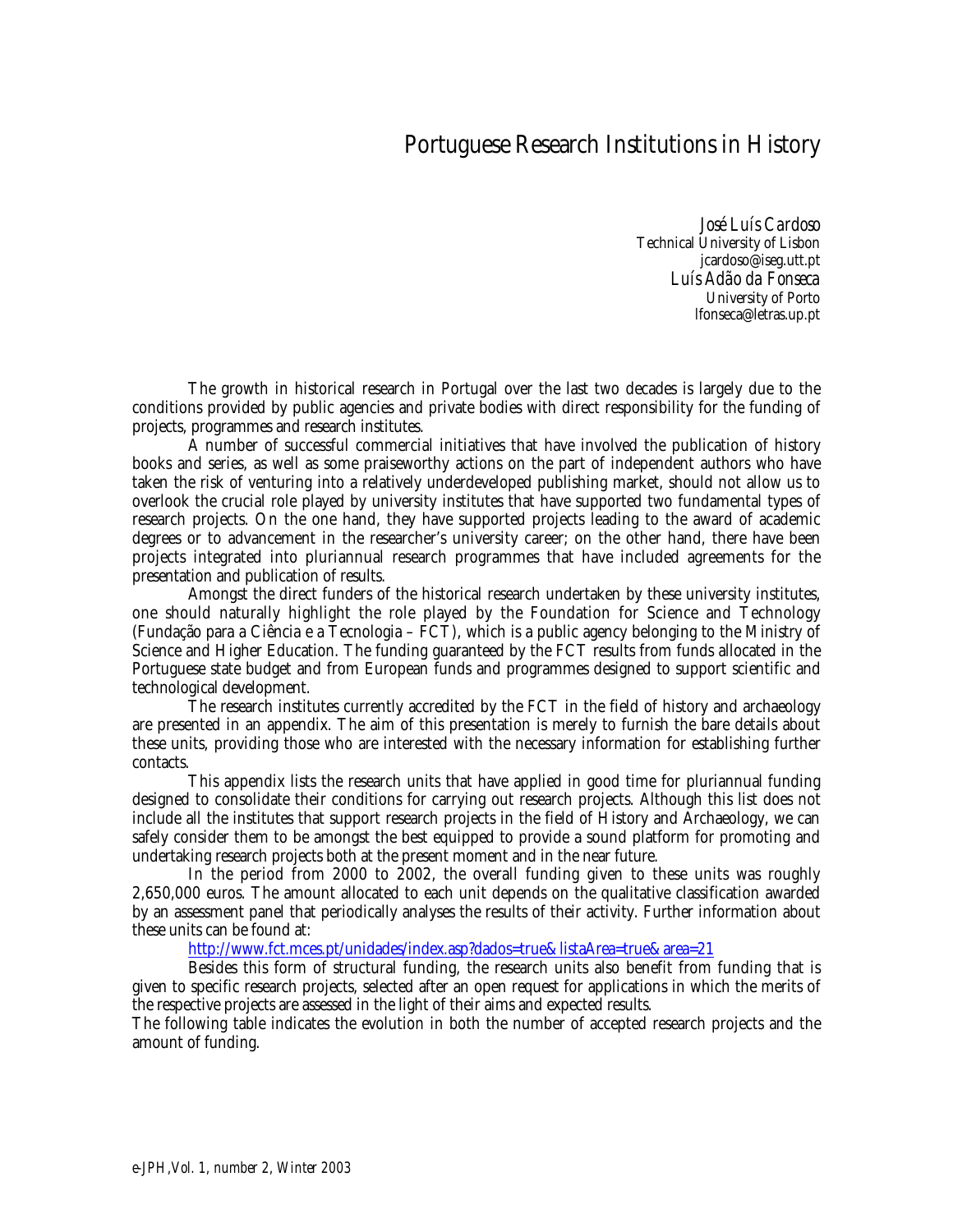| <b>Year of application</b> | # projects approved | Total funding $(\epsilon)$ |
|----------------------------|---------------------|----------------------------|
| 1992/1993                  | 16                  | 367.763,68                 |
| 1995                       | 12                  | 403.936,51                 |
| 1997                       | 9                   | 529.648,54                 |
| 1999                       | 12                  | 522.595,54                 |
| 2000                       | 23                  | 1.311.838,00               |
| 2001                       | 10                  | 805.190,00                 |

This table shows a considerable increase in 2000, which was not sustained in the following year. Over the period in question, the amount of funding granted corresponds to circa 20-25% of the total amount requested by the applicants. For more information about projects in progress and a general listing of the projects undertaken in the field of historical and archaeological research since 1995, consult the following site:

## http://www.fct.mces.pt/projectos/pub/2002/eng/

Another important indicator of the successful creation of conditions favouring a continued growth in research is the number of awards made by the FCT, not only for master's degrees, doctorates or post-doctorate research, but also for temporary recruitments made under the scope of projects undertaken by research units. In the area of History and Archaeology, 403 individual awards have been made over the last ten years, with roughly half of these being awarded for Ph.D. theses. Further information can be obtained at:

http://www.fct.mces.pt/pt/apoios/bolsas/bolseiros/

By way of an overall appreciation of the quantitative data gathered together here, it should be stressed that the incentives provided in both individual and institutional terms have been decisive for ensuring the sustained development of research in History. The results of such incentives are visible in the growing number of publications made in the form of books, conference proceedings and articles in national journals. A less visible reflection of the usefulness of these incentives can be found in the increased number of publications in international journals, as is proved by the statistical data analysed in Rui Santos' brief comment on the internationalisation of Portuguese historiography.

Such limitations may, however, be overcome, provided that the research institutes are better and more systematically assessed on the basis of their performance, and also by virtue of their highly desirable and greater involvement in international networks of excellence.

## **Appendix – List of Portuguese Research Units in History and Archaeology**

Centro de História da Cultura da Universidade Nova de Lisboa Affiliation: Universidade Nova de Lisboa – Faculdade de Ciências Sociais e Humanas Director: José Esteves Pereira Keywords: Culture; Politics; Society; Religion URL: http://chc-unl.planetaclix.pt e-mail address: chcunl@clix.pt

CEPESE - Centro de Estudos da População, Economia e Sociedade Affiliation: Universidade do Porto – Faculdade de Letras Director: Fernando Alberto Pereira de Sousa Keywords: Population; Society; Economy; Education URL: http://www.cepese.pt/ e-mail address: cepese@cepese.pt

**Centro Interuniversitário de História da Espiritualidade** Affiliation: Universidade do Porto – Faculdade de Letras Director: José Adriano Moreira de Freitas Carvalho Keywords: Spirituality; Religious History; Literary History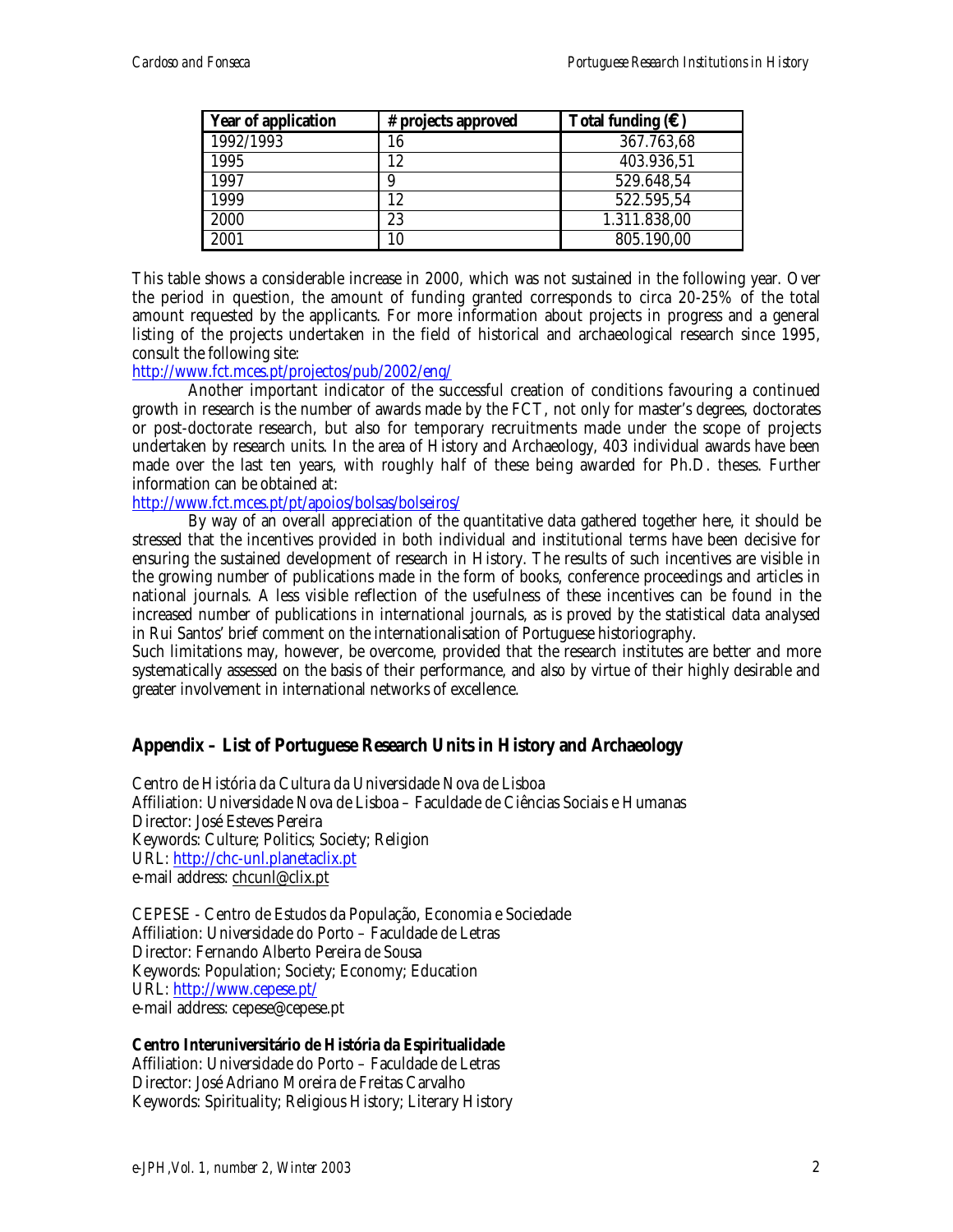URL: http://homepage.esoterica.pt/~ciuhe e-mail address: ciuhe@esoterica.pt

GEHVID - Grupo de Estudos de História da Viticultura Duriense e do Vinho do Porto Affiliation: Universidade do Porto – Faculdade de Letras Director: Francisco Ribeiro da Silva Keywords: Wine; Vine; Region URL: http://www.letras.up.pt/gehvid e-mail address: gehvid@letras.up.pt

Centro de Estudos Históricos Affiliation: Universidade Nova de Lisboa - Reitoria Director: João Alves Dias Keywords: History of Portugal; Palaeography and Diplomatic URL: http://members.tripod.com.br/CEH/ e-mail address: CEH@fcsh.unl.pt

CIDEHUS-UE - Centro Interdisciplinar de História, Culturas e Sociedades da Universidade de Évora Affiliation: Universidade de Évora Director: Mafalda Soares da Cunha Keywords: Southern Europe and Mediterranean History; Material Culture and Archaeology; Social and Political Elites; Social-Cultural Identities URL: http://www.cidehus.uevora.pt e-mail address: cidehus@uevora.pt

Centro de História da Universidade de Lisboa Affiliation: Universidade de Lisboa – Faculdade de Letras Director: João Medina Keywords: Institutions; Heritage; Society; Economy URL: http://www.fl.ul.pt/unidades/centros/c\_historia/index.htm e-mail address: centro.historia@mail.fl.ul.pt

Centro de Estudos Arqueológicos das Universidades de Coimbra e Porto Affiliation: Universidade de Coimbra – Faculdade de Letras Director: Conceição Lopes Keywords: Archaeology; Epigraphy; Numismatics; Landscape URL: http://www.uc.pt/iauc/cea/ e-mail address: iarq@ci.uc.pt

Centro de História da Sociedade e da Cultura Affiliation: Universidade de Coimbra – Faculdade de Letras Director: João Marinho dos Santos Keywords: Economies and Societies; Cultures and Ideologies; Theories and Practices of Political Power; Analysis and Publication of Sources URL: http://www.uc.pt/chsc e-mail address: chsc@ci.uc.pt

Instituto de História Contemporânea Affiliation: Universidade Nova de Lisboa – Faculdade de Ciências Sociais e Humanas Director: Fernando José Mendes Rosas Keywords: Contemporary History; History of Portugal; History Research; Education URL: http://ihc.fcsh.unl.pt e-mail address: ihcfcsh@mail.telepac.pt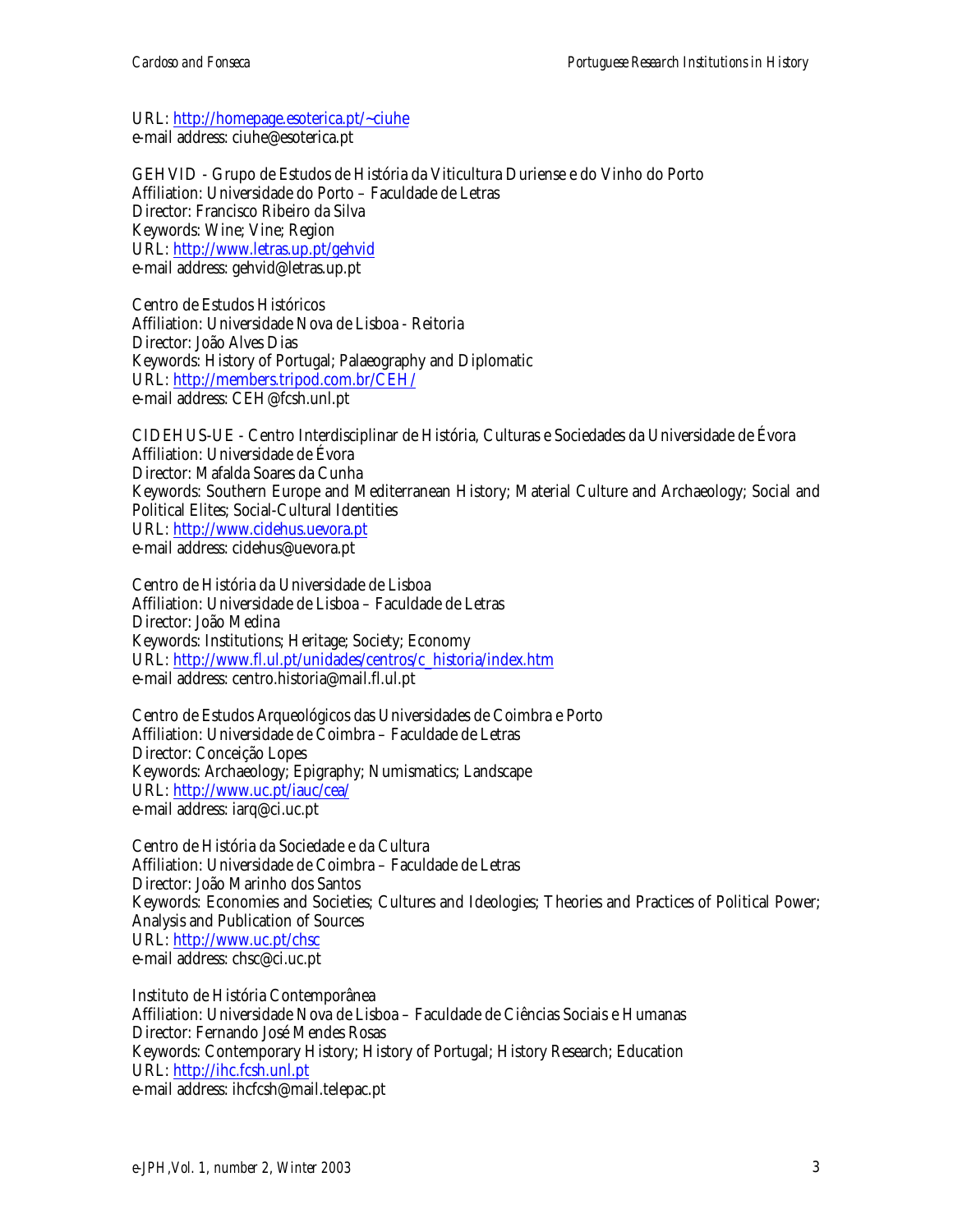Gabinete de História Económica e Social Affiliation: Universidade Técnica de Lisboa – ISEG Director: Nuno João de Oliveira Valério Keywords: History; Economics; Social; Portugal URL: http://pascal.iseg.utl.pt/~ghes/ e-mail address: ghes@iseg.utl.pt

Centro de História de Além-Mar Affiliation: Universidade Nova de Lisboa – Faculdade de Ciências Sociais e Humanas Director: João Paulo Azevedo de Oliveira e Costa Keywords: History; Colonization; Discoveries; Globalization URL: http://cham.fcsh.unl.pt/ e-mail address: cham@fcsh.unl.pt

Centro de Estudos Interdisciplinares do Século XX da Universidade de Coimbra - CEIS20 Affiliation: Universidade de Coimbra Director: Luís Manuel Soares dos Reis Torgal Keywords: Twentieth-Century; History of Science; Contemporary History; Portugal - Europe URL: http://www.uc.pt/ceis20 e-mail address: ceis20@ci.uc.pt

Instituto de História Moderna da Universidade do Porto Affiliation: Universidade do Porto – Faculdade de Letras Director: Luís António de Oliveira Ramos Keywords: Territorial planning; Seaboard resources; North-western seaports; International relations URL: http://www.letras.up.pt/dh/ihm-up/default.htm e-mail address: ihm-up@letras.up.pt

Centro de Estudos de História e Filosofia da Ciência Affiliation: Universidade de Évora Director: Augusto José dos Santos Fitas Keywords: History of Science; History of Technology; Philosophy of Science; Education and Science URL: http://www.cehfc.uevora.pt e-mail address: cehfc@uevora.pt

Centro Português de Estudos do Sudeste Asiático Director: Ivo Manuel Veiga Carneiro de Sousa Keywords: Southeast Asia; Human, Political and Social Sciences URL: http://www.cepesa.pa-net.pt/ e-mail address: cepesa@mail.telepac.pt

Núcleo de Arqueologia da Universidade do Minho Affiliation: Universidade do Minho Director: Maria Manuela dos Reis Martins Keywords: Landscape Archaeology; Archaeology and Urban History; Settlement Archaeology; History of Technologies URL: http://www.uminho.pt e-mail address: narq@uaum.uminho.pt

Centro de Estudos de Património Affiliation: Universidade do Algarve – Faculdade de Ciências Humanas e Sociais Director: Nuno Gonçalo Viana Pereira Ferreira Bicho Keywords: Cultural Heritage of the Algarve; History; Archaeology; Art History URL: http://www.ualg.pt/fchs/hap/cep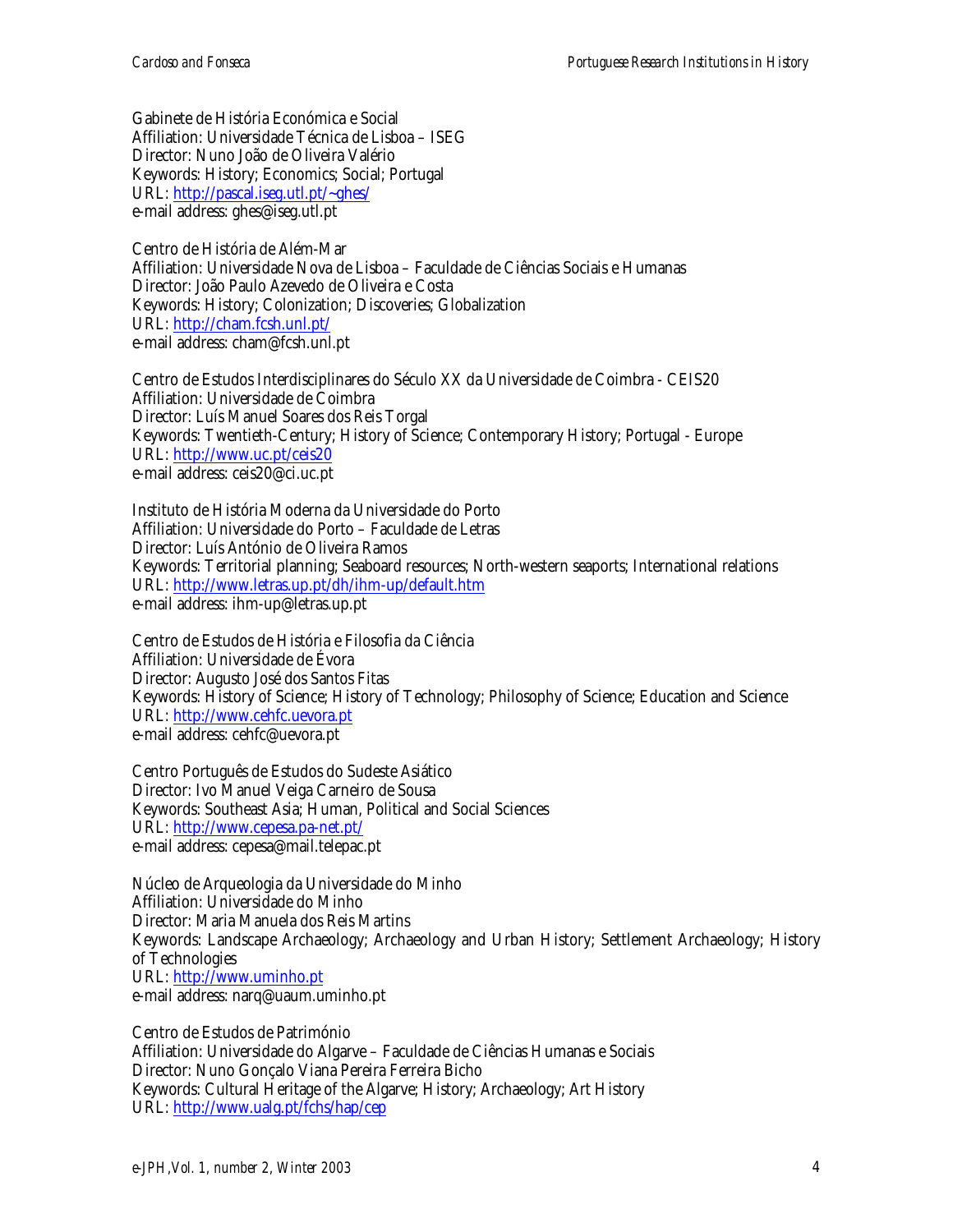e-mail address: cep@ualg.pt

Centro de Estudos de História Religiosa Affiliation: Universidade Católica Portuguesa Director: Manuel José Macário do Nascimento Clemente Keywords: Church History; Religiosity; Christianism; Religion and Society URL: http://www.ucp.pt/cehr e-mail address: cehr@cehr.ucp.pt

Centro de História das Ciências da Universidade de Lisboa Affiliation: Universidade de Lisboa – Faculdade de Ciências Director: Ana Isabel da Silva Araújo Simões Keywords: History of Science; History of Technology; History of the Nautical Sciences; History of Health Sciences URL: http://scientia.artenumerica.org/centroUL.html e-mail address: asimoes@fc.ul.pt

Centro de Arqueologia da Universidade de Lisboa Affiliation: Universidade de Lisboa – Faculdade de Letras Director: Victor Manuel dos Santos Gonçalves Keywords:, Prehistory and Protohistory; Ancient World e-mail address: vsg.rm@mail.telepac.pt

Campo Arqueológico de Mértola Director: Cláudio Figueiredo Torres Keywords: History; Archaeology; Middle Ages; Islam e-mail address: reva.camertola@mail.telepac.pt

Centro de Investigação Histórica – Faculdade de Letras da Universidade do Porto Affiliation: Universidade do Porto – Faculdade de Letras Director: Armando Luís Gomes de Carvalho Homem Keywords: Society, Politics and Power in the Middle Ages; Military Orders URL: http://www.letras.up.pt/dh e-mail address: dh@letras.up.pt

Instituto de Estudos Medievais Affiliation: Universidade Nova de Lisboa – Faculdade de Ciências Sociais e Humanas Director: Luis Filipe Llach Krus Keywords: Middle Ages; Interdisciplinarity; Hispanic Studies; Cultural Heritage URL: http://www.fcsh.unl.pt/iem e-mail address: estudosmedievais@fcsh.unl.pt

Centro de Estudos de História Contemporânea Portuguesa Affiliation: Instituto Superior de Ciências do Trabalho e da Empresa Director: Magda de Avelar Pinheiro Keywords: Economic History; Politic and Institutional History; Social History; Cultural History URL: http://www.iscte.pt/investigacao.php?tipo=centros\_cehcp e-mail address: magda.pinheiro@iscte.pt